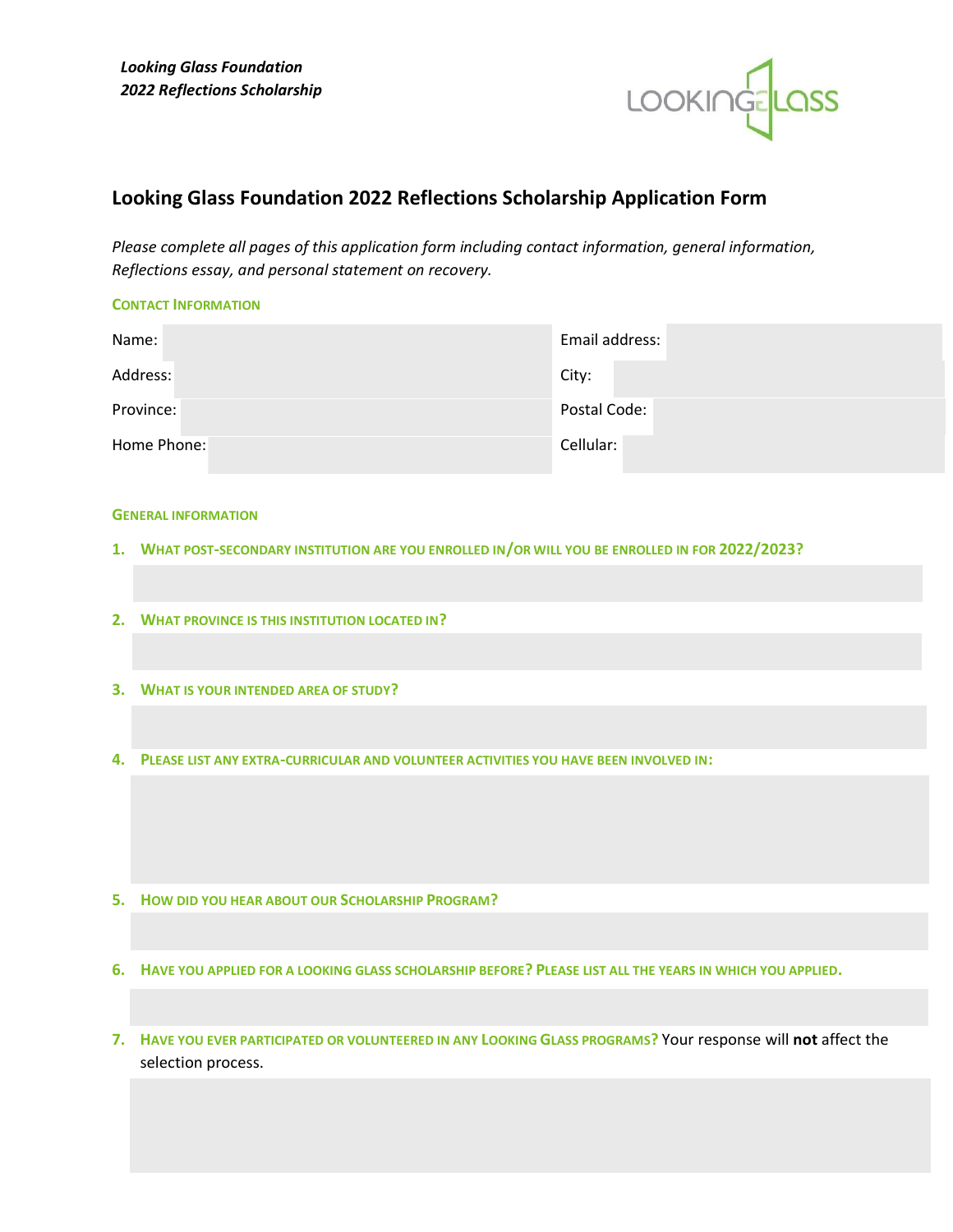

## **REFLECTIONS ESSAY QUESTION (500 – 750 WORDS MAXIMUM)**

Use this essay as an opportunity to reflect on your skills and interests, and what you hope to achieve in your education and as a person free from an eating disorder. What was your inspiration to pursue your chosen academic path and how does it connect to your long-term education and career goals? Please write your essay in the space below (500 – 750 words maximum).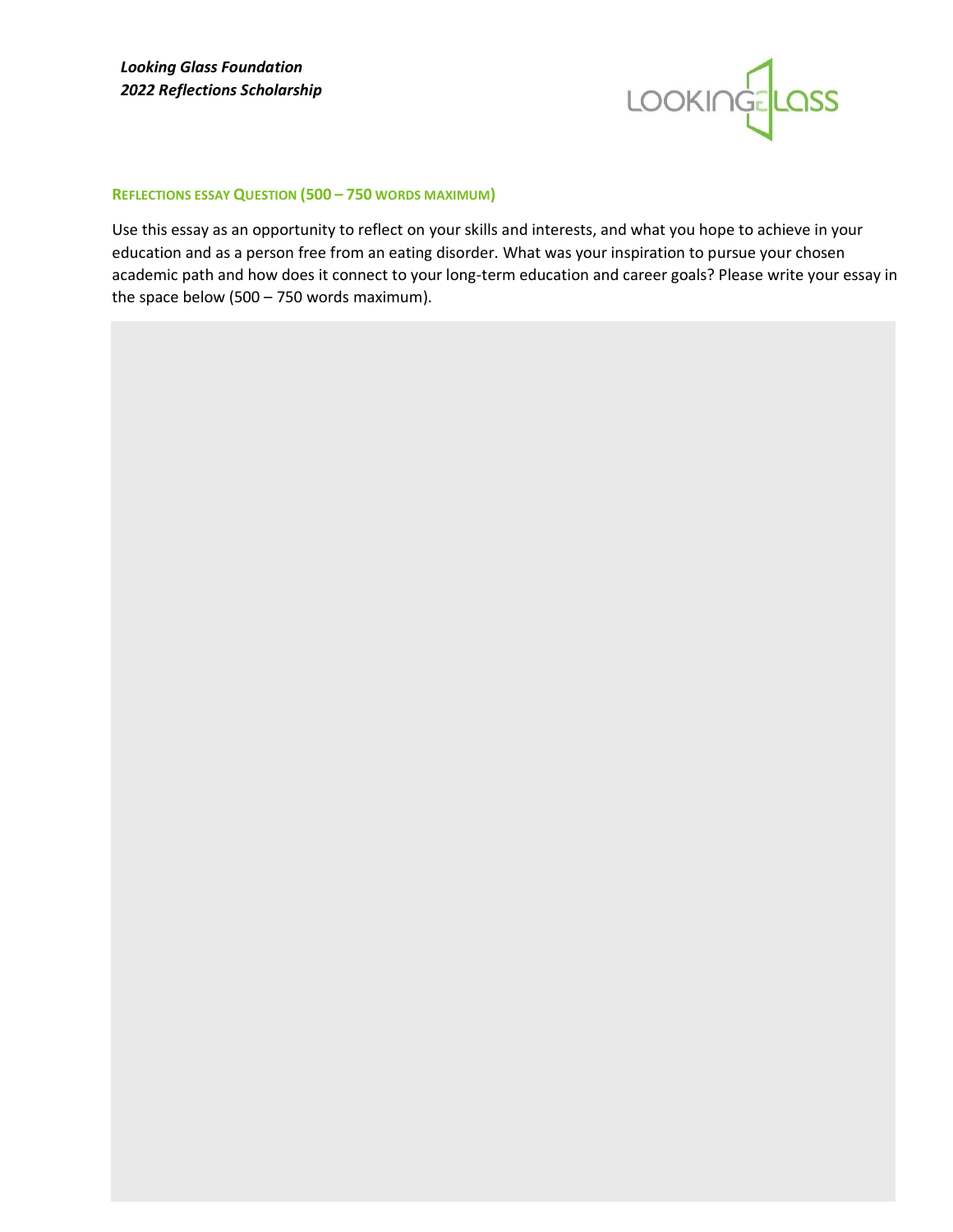

#### **PERSONAL STATEMENT ON RECOVERY**

Please use the space below to write a short personal statement on your recovery (maximum of 300-500 words maximum). Use this statement as an opportunity to reflect on your unique eating disorder recovery journey: What did your journey look like and what supports helped along the way? Did you face any challenges or setbacks in recovery and how did you overcome them? What does recovery mean to you?